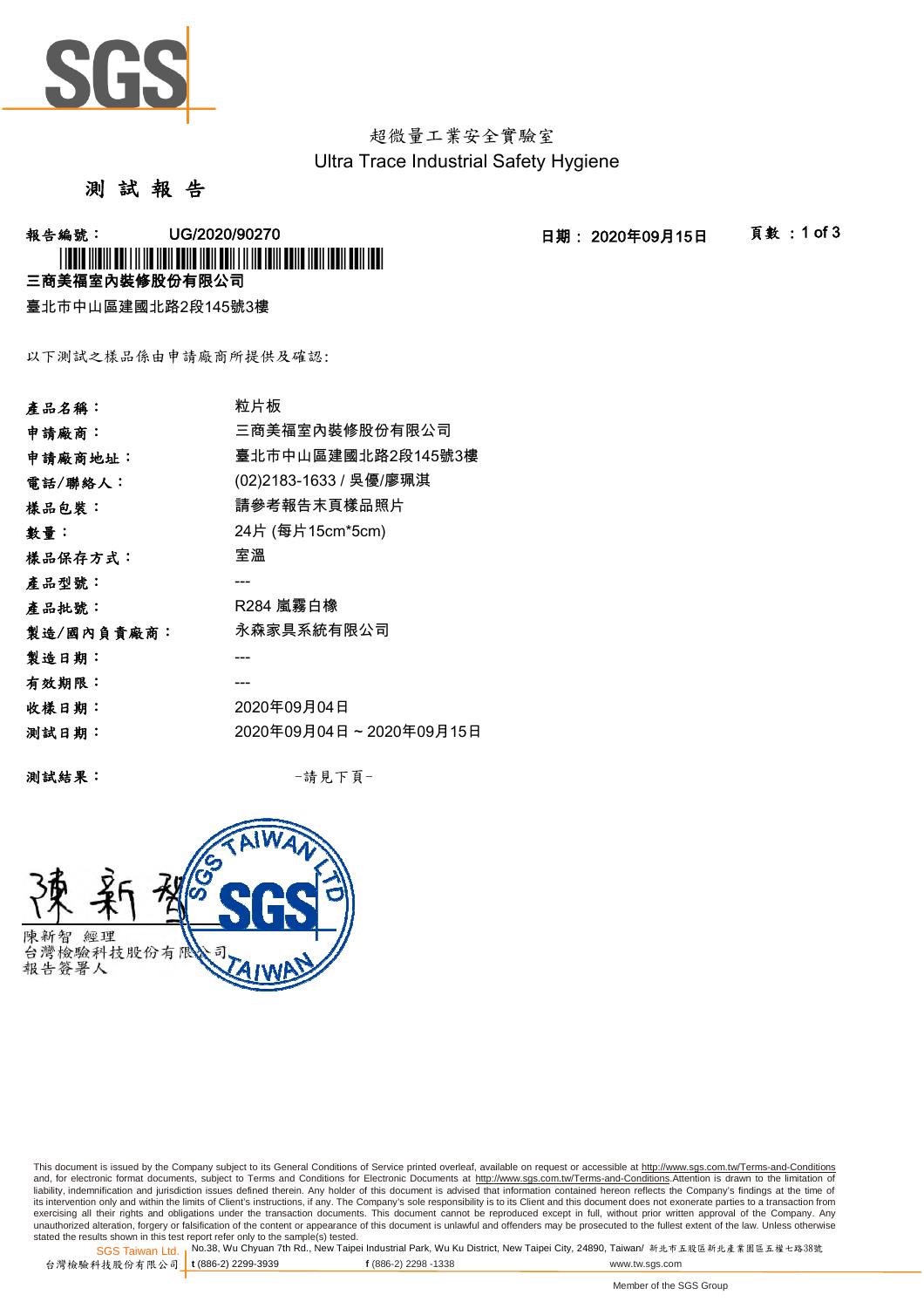

# 超微量工業安全實驗室 Ultra Trace Industrial Safety Hygiene

# 測 試 報 告

## **報告編號: UG/2020/90270 2010 - 日期: 2020年09月15日 - 頁數:2 of 3** 三商美福室內裝修股份有限公司 \* LOUIS (1981) AN FILM NO NON DONE NON DONE I N NO ION DONE NON DONE ON TO

臺北市中山區建國北路2段145號3樓

#### 測試結果:

| 测試項目      | CAS NO. | 測試方法                         | 測試結果  | 定量/偵測<br>極限 | 單位   |
|-----------|---------|------------------------------|-------|-------------|------|
| 甲醛釋出量-最大值 | $---$   | CNS 2215方法,以分光光度計(UV/VIS)檢測。 | 0.429 | 0.0290      | mg/L |
| 甲醛釋出量-平均值 |         | CNS 2215方法,以分光光度計(UV/VIS)檢測。 | 0.429 | 0.0290      | mg/L |

備註:

1.測試報告僅就委託者之委託事項提供測試結果,不對產品合法性做判斷。

2.本測試報告之所有檢驗內容,均依委託事項執行檢驗,如有不實,願意承擔完全責任。

3. 本報告不得分離,分離使用無效。

4.若該測試項目屬於定量分析則以「定量極限」表示;若該測試項目屬於定性分析則以「偵測極限」表示。

5.低於定量極限/偵測極限之測定值以 "N.D."或" 陰性 " 表示。微生物測試低於定量極限以"<定量極限值"表示。

 $6.$  甲醛釋出量: 一

| 記號              | 甲醛釋出量平均值 | 甲醛釋出量最大值 |  |
|-----------------|----------|----------|--|
|                 | $0.3$ 以下 | $0.4$ 以下 |  |
| $0.5$ 以下<br>⊸ ⊢ |          | $0.7$ 以下 |  |
| ່ າ             | $1.5$ 以下 | 2.1以下    |  |

- END -

This document is issued by the Company subject to its General Conditions of Service printed overleaf, available on request or accessible at http://www.sgs.com.tw/Terms-and-Conditions and, for electronic format documents, subject to Terms and Conditions for Electronic Documents at http://www.sgs.com.tw/Terms-and-Conditions.Attention is drawn to the limitation of liability, indemnification and jurisdiction issues defined therein. Any holder of this document is advised that information contained hereon reflects the Company's findings at the time of its intervention only and within the limits of Client's instructions, if any. The Company's sole responsibility is to its Client and this document does not exonerate parties to a transaction from exercising all their rights and obligations under the transaction documents. This document cannot be reproduced except in full, without prior written approval of the Company. Any unauthorized alteration, forgery or falsification of the content or appearance of this document is unlawful and offenders may be prosecuted to the fullest extent of the law. Unless otherwise stated the results shown in this test report refer only to the sample(s) tested.

SGS Taiwan Ltd. <sub>I</sub>No.38, Wu Chyuan 7th Rd., New Taipei Industrial Park, Wu Ku District, New Taipei City, 24890, Taiwan/ 新北市五股區新北產業園區五權七路38號 台灣檢驗科技股份有限公司 t (886-2) 2299-3939 **t** (886-2) 2299-3939 **f** (886-2) 2298 -1338 www.tw.sgs.com